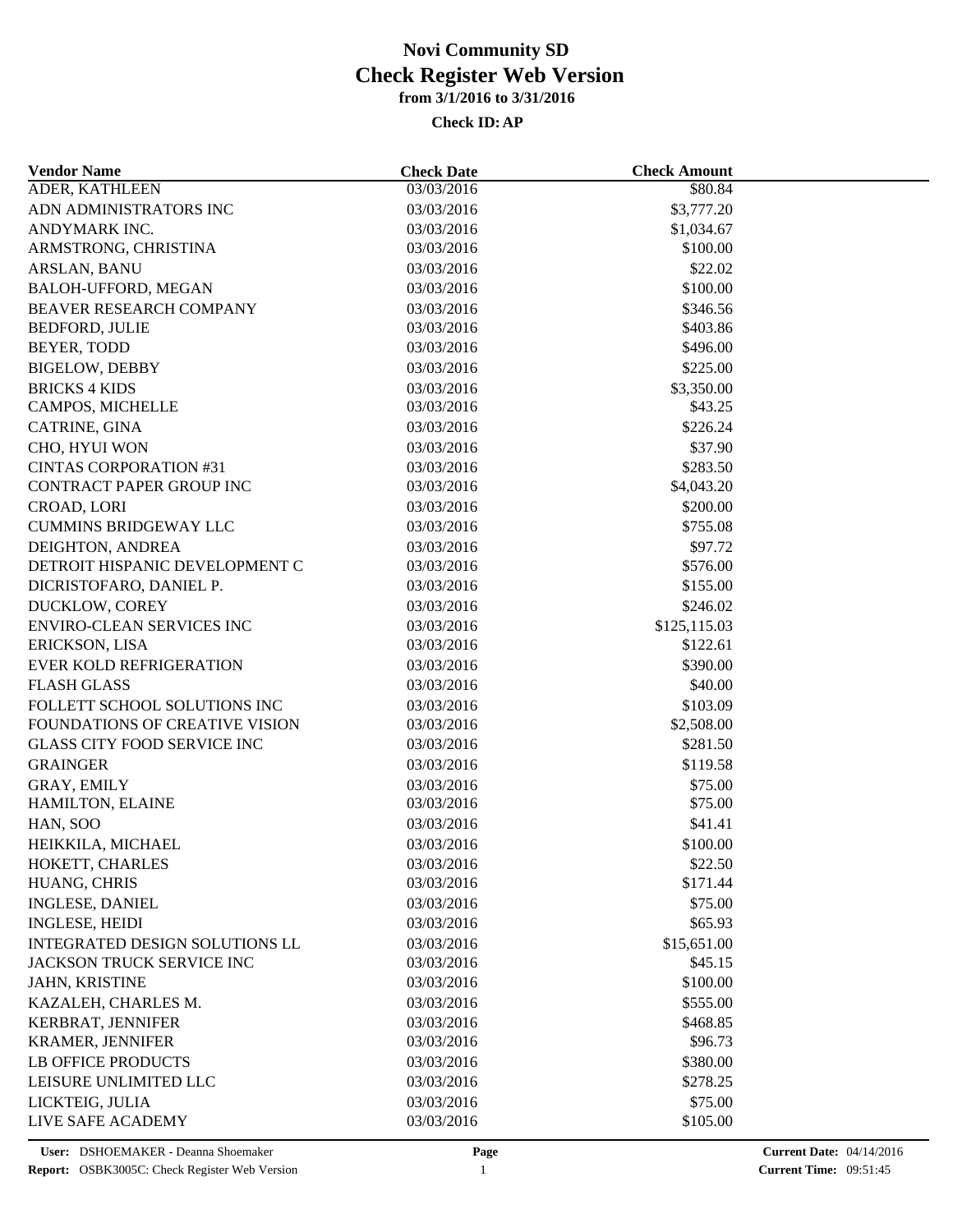| <b>Vendor Name</b>                        | <b>Check Date</b> | <b>Check Amount</b> |  |
|-------------------------------------------|-------------------|---------------------|--|
| LOOMER, WILLIAM JOHN                      | 03/03/2016        | \$75.00             |  |
| LUMINOUS LIFE YOGA LLC                    | 03/03/2016        | \$135.00            |  |
| MAD SCIENCE OF DETROIT                    | 03/03/2016        | \$1,247.00          |  |
| MATHESON TRI-GAS INC                      | 03/03/2016        | \$532.06            |  |
| MATUSIEWICZ, BARBARA                      | 03/03/2016        | \$70.11             |  |
| MCMASTER-CARR SUPPLY COMPANY              | 03/03/2016        | \$586.88            |  |
| MESSA (MICHIGAN EDUCATION SPEC            | 03/03/2016        | \$559,615.04        |  |
| MICHIGAN SCHOOL VOCAL MUSIC AS            | 03/03/2016        | \$216.00            |  |
| MICHIGAN.COM                              | 03/03/2016        | \$432.30            |  |
| MIDDLE CITIES RISK MANAGEMENT             | 03/03/2016        | \$5,967.50          |  |
| MOLNAR, LEANNE                            | 03/03/2016        | \$29.00             |  |
| MOORE, JANELLE                            | 03/03/2016        | \$378.87            |  |
| MUSA, CARLY                               | 03/03/2016        | \$84.46             |  |
| NAKFOOR, LAINE                            | 03/03/2016        | \$170.00            |  |
| O'BRIEN, DELANEY AUTUMN                   | 03/03/2016        | \$75.00             |  |
| OSBORNE, MELISSA                          | 03/03/2016        | \$712.01            |  |
| PARIKH, NIDHI                             | 03/03/2016        | \$29.98             |  |
| PETTY CASH-EVOL GAZZARATO OR K            | 03/03/2016        | \$90.00             |  |
| PLANTE & MORAN CRESA LLC                  | 03/03/2016        | \$17,293.66         |  |
| PRINTNOLOGY INC                           | 03/03/2016        | \$35.00             |  |
| PUBLIC FINANCIAL MANAGEMENT IN            | 03/03/2016        | \$400.00            |  |
| <b>QUALITY ROOFING INC</b>                | 03/03/2016        | \$104,610.75        |  |
| <b>RATA2EE INC</b>                        | 03/03/2016        | \$1,224.00          |  |
| <b>RELIABLE DELIVERY</b>                  | 03/03/2016        | \$1,511.75          |  |
| RUGG, ILONA                               | 03/03/2016        | \$229.85            |  |
| SANCHEZ, ALEXANDRA                        | 03/03/2016        | \$100.00            |  |
| <b>SCAVO, LAWRENCE</b>                    | 03/03/2016        | \$493.82            |  |
| SCHMIDT, WILLIAM F.                       | 03/03/2016        | \$170.00            |  |
| SEG WORKERS COMPENSATION FUND             | 03/03/2016        | \$9,446.00          |  |
| SOUND ENGINEERING INC                     | 03/03/2016        | \$719.26            |  |
| STEEH, ROBERT J.                          | 03/03/2016        | \$489.91            |  |
| STRUCTURE TEC CORPORATION                 | 03/03/2016        | \$8,104.47          |  |
| SURE RIDE TRANSPORATION LLC               | 03/03/2016        | \$3,840.00          |  |
| THRUN LAW FIRM P.C.                       | 03/03/2016        | \$11,902.50         |  |
| TW SHIRTS                                 | 03/03/2016        | \$960.00            |  |
| UNIVERSITY OF MICHIGAN                    | 03/03/2016        | \$300.00            |  |
| <b>UPBEAT DANCE</b>                       | 03/03/2016        | \$73.00             |  |
| <b>US FOODS INC</b>                       |                   | \$470.20            |  |
|                                           | 03/03/2016        |                     |  |
| VEX ROBOTICS INC.<br><b>WAGEWORKS INC</b> | 03/03/2016        | \$692.71            |  |
| <b>WORLDS OF MUSIC</b>                    | 03/03/2016        | \$943.48            |  |
|                                           | 03/03/2016        | \$700.00            |  |
| <b>WORLDS OF MUSIC</b>                    | 03/03/2016        | \$500.00            |  |
| <b>4-STAR KARAOKE</b>                     | 03/04/2016        | \$200.00            |  |
| AVENTRIC TECHNOLOGIES LLC                 | 03/04/2016        | \$92.00             |  |
| <b>CONSUMERS ENERGY</b>                   | 03/04/2016        | \$1,783.87          |  |
| DIAL, JEANNE                              | 03/04/2016        | \$25.00             |  |
| <b>DTE ENERGY</b>                         | 03/04/2016        | \$11,531.92         |  |
| <b>EXELON CORPORATION</b>                 | 03/04/2016        | \$43,283.12         |  |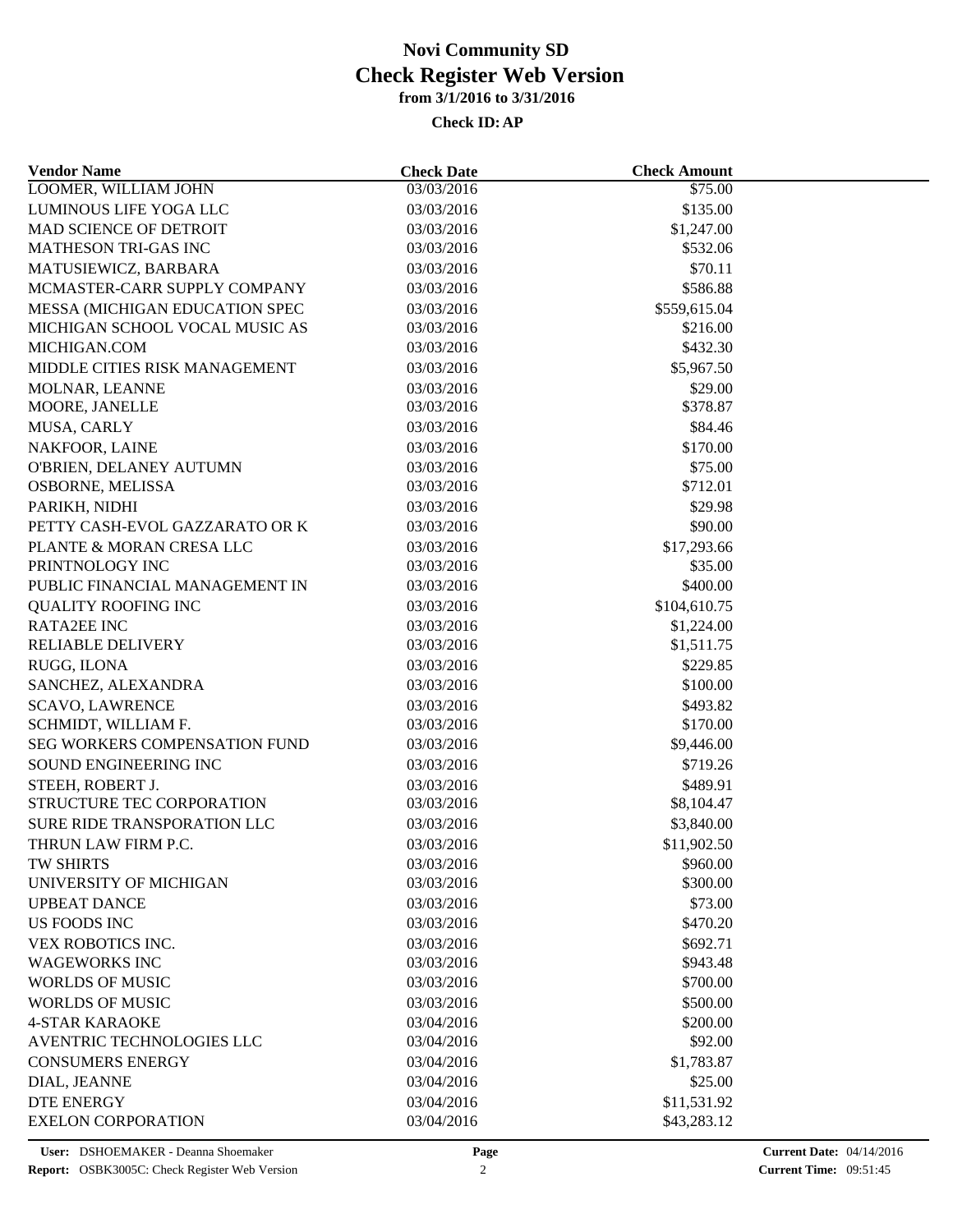| <b>Vendor Name</b>                              | <b>Check Date</b>        | <b>Check Amount</b>    |  |
|-------------------------------------------------|--------------------------|------------------------|--|
| <b>JET'S PIZZA</b>                              | 03/04/2016               | \$630.00               |  |
| LIFE INSURANCE COMPANY OF NORT                  | 03/04/2016               | \$22,750.18            |  |
| SHARNOWSKI-WALTON, MELISSA                      | 03/04/2016               | \$2,018.73             |  |
| <b>TUBBYS SUBS</b>                              | 03/04/2016               | \$430.00               |  |
| UCHIMURA, BRUCE J.                              | 03/04/2016               | \$500.00               |  |
| WALKER, KATIE                                   | 03/04/2016               | \$12.56                |  |
| ABSOPURE WATER COMPANY DEPT #8                  | 03/08/2016               | \$43.75                |  |
| ALLEN, JENNIFER                                 | 03/08/2016               | \$106.40               |  |
| AT&T                                            | 03/08/2016               | \$1,200.00             |  |
| <b>BELLE TIRE DISTRIBUTORS</b>                  | 03/08/2016               | \$6,049.72             |  |
| BERRY, JODI                                     | 03/08/2016               | \$100.00               |  |
| BURMEISTER, THOMAS C.                           | 03/08/2016               | \$115.00               |  |
| <b>BUSCEMI, LINDSEY</b>                         | 03/08/2016               | \$99.97                |  |
| <b>CINTAS CORPORATION #31</b>                   | 03/08/2016               | \$94.50                |  |
| DIRECT ENERGY BUSINESS INC                      | 03/08/2016               | \$55,286.36            |  |
| <b>DTE ENERGY</b>                               | 03/08/2016               | \$133.90               |  |
| <b>ENVIRO-CLEAN SERVICES INC</b>                | 03/08/2016               | \$9,748.14             |  |
| ERNSTER, STEPHAN                                | 03/08/2016               | \$78.80                |  |
| FARMER, JULIE                                   | 03/08/2016               | \$80.90                |  |
| FERGUSON, MICHELE                               | 03/08/2016               | \$100.00               |  |
| <b>GARNER, LORI</b>                             | 03/08/2016               | \$100.00               |  |
| <b>GRISA, KATHLEEN</b>                          | 03/08/2016               | \$157.58               |  |
| HO, MICHAEL                                     | 03/08/2016               | \$135.46               |  |
| HOLLAND BUS COMPANY                             | 03/08/2016               | \$882.55               |  |
| HUANG, CHRIS                                    | 03/08/2016               | \$193.50               |  |
| <b>LAWSON PRODUCTS INC</b>                      | 03/08/2016               | \$522.00               |  |
|                                                 |                          |                        |  |
| LITTLE CAESARS PIZZA KITS<br>MARIA DISMONDY INC | 03/08/2016<br>03/08/2016 | \$3,955.00<br>\$131.00 |  |
|                                                 |                          |                        |  |
| <b>MARSHALL MUSIC</b>                           | 03/08/2016               | \$408.00               |  |
| MICHIGAN PETROLEUM TECHNOLOGIE                  | 03/08/2016               | \$103.26               |  |
| MICHIGAN.COM                                    | 03/08/2016               | \$255.45               |  |
| MOORE, JANELLE                                  | 03/08/2016               | \$77.84                |  |
| MUSA, CARLY                                     | 03/08/2016               | \$100.00               |  |
| NETECH CORP.                                    | 03/08/2016               | \$128,880.23           |  |
| PETERS, CAROLYN A.                              | 03/08/2016               | \$108.40               |  |
| PRESIDIO NETWORKED SOLUTIONS G                  | 03/08/2016               | \$195,449.07           |  |
| PROVIDENCE OCCUPATIONAL HEALTH                  | 03/08/2016               | \$89.00                |  |
| STAHR, JANIS L.                                 | 03/08/2016               | \$105.60               |  |
| STEEL EQUIPMENT COMPANY                         | 03/08/2016               | \$14,634.00            |  |
| STRUCTURE TEC CORPORATION                       | 03/08/2016               | \$58,868.84            |  |
| THE HUNTINGTON NATIONAL BANK                    | 03/08/2016               | \$300.00               |  |
| TREADWELL-SMITH, KYLEY                          | 03/08/2016               | \$99.65                |  |
| UNITY SCHOOL BUS PARTS INC                      | 03/08/2016               | \$1,139.21             |  |
| VAN CONANT, CHERI R.                            | 03/08/2016               | \$100.00               |  |
| ZAHRADNIK, BRIDGET                              | 03/08/2016               | \$100.00               |  |
| ALLEGRA MARKETING PRINT MAIL -                  | 03/09/2016               | \$136.62               |  |
| <b>BARRICK, SUE</b>                             | 03/09/2016               | \$24.00                |  |
| <b>BROADCAST MUSIC INC (BMI)</b>                | 03/09/2016               | \$339.00               |  |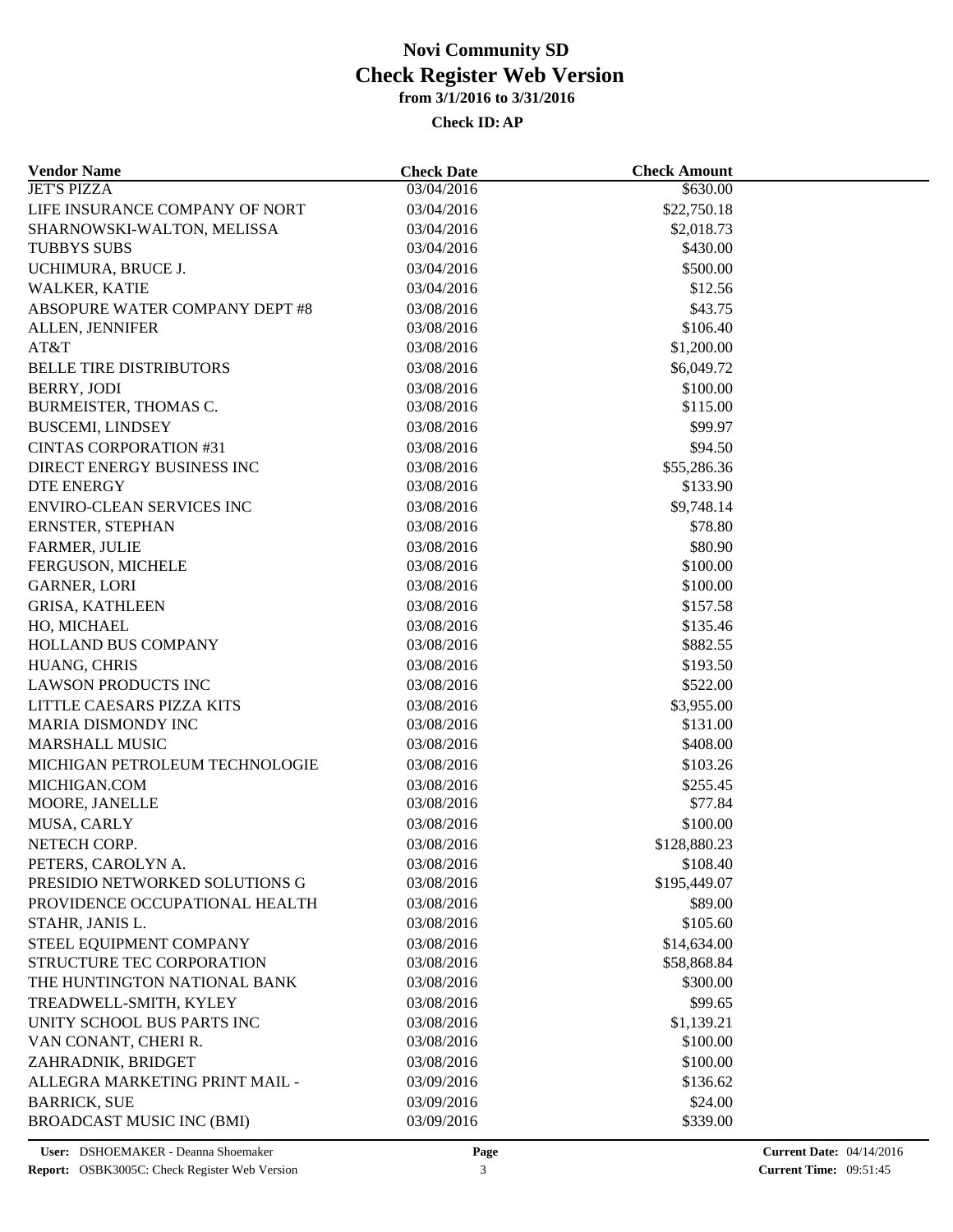| <b>Vendor Name</b>                    | <b>Check Date</b>        | <b>Check Amount</b>     |  |
|---------------------------------------|--------------------------|-------------------------|--|
| <b>COOPER, ALEC</b>                   | 03/09/2016               | \$150.99                |  |
| DEAF COMMUNITY ADVOCACY NETWOR        | 03/09/2016               | \$483.00                |  |
| <b>DEXTER SPEECH ACTIVITIES</b>       | 03/09/2016               | \$176.00                |  |
| <b>GERECKE, LORI</b>                  | 03/09/2016               | \$25.00                 |  |
| GOKHALAY, SONALI                      | 03/09/2016               | \$19.95                 |  |
| HOPPENSTEDT, DARBY                    | 03/09/2016               | \$237.01                |  |
| INTERIM HOME HEALTHCARE OF OAK        | 03/09/2016               | \$1,000.00              |  |
| JANG, HYUNRYOUNG                      | 03/09/2016               | \$55.00                 |  |
| KATHERINE'S CATERING & SPECIAL        | 03/09/2016               | \$1,352.50              |  |
| KOJIMA, AYA                           | 03/09/2016               | \$145.61                |  |
| <b>MATTHEWS, STEVE</b>                | 03/09/2016               | \$176.96                |  |
| MENDOZA, KAREN                        | 03/09/2016               | \$99.62                 |  |
| <b>MICHIGAN DECA</b>                  | 03/09/2016               | \$80.00                 |  |
| MICHIGAN INTERSCHOLASTIC FOREN        | 03/09/2016               | \$271.80                |  |
| MID AMERICA PRODUCTIONS               | 03/09/2016               | \$3,300.00              |  |
| NEW HORIZONS REHABILITATION SE        | 03/09/2016               | \$1,122.00              |  |
| NU WAVE AQUARIUMS LTD                 | 03/09/2016               | \$95.97                 |  |
| O CAPTAIN! EDUCATION LLC              | 03/09/2016               | \$650.00                |  |
| OAKLAND COUNTY SCHOOL BUSINESS        | 03/09/2016               | \$30.00                 |  |
| <b>OAKLAND SCHOOLS</b>                | 03/09/2016               | \$220.00                |  |
| <b>OLAS TRANSLATIONS</b>              | 03/09/2016               | \$137.00                |  |
| <b>PARADISE PARK</b>                  | 03/09/2016               | \$323.75                |  |
| PEDIATRIC HEALTH CONSULTANTS I        |                          |                         |  |
| PHOENIX ACADEMY                       | 03/09/2016<br>03/09/2016 | \$30,403.69<br>\$400.00 |  |
| PINGEL, CINDY                         | 03/09/2016               | \$105.10                |  |
|                                       |                          |                         |  |
| <b>SCHAEFER, STACEY</b>               | 03/09/2016               | \$57.21                 |  |
| <b>SHEN, HONG</b>                     | 03/09/2016               | \$241.00                |  |
| TAGAI, DANIELLE                       | 03/09/2016               | \$235.75                |  |
| THE ARGUS-PRESS COMPANY               | 03/09/2016               | \$540.00                |  |
| <b>US FOODS INC</b>                   | 03/09/2016               | \$105.51                |  |
| VANLINTHOUT, SUE                      | 03/09/2016               | \$100.00                |  |
| WILKINSON, KAREN                      | 03/09/2016               | \$106.09                |  |
| <b>CHAPTER 13 TRUSTEE</b>             | 03/10/2016               | \$264.60                |  |
| <b>GREAT LAKES HIGHER EDUCATION G</b> | 03/10/2016               | \$134.55                |  |
| <b>MEFSA</b>                          | 03/10/2016               | \$126.20                |  |
| <b>MISDU</b>                          | 03/10/2016               | \$2,143.47              |  |
| PENNSYLVANIA HIGHER ED ASSISTA        | 03/10/2016               | \$139.86                |  |
| <b>U.S. DEPARTMENT OF EDUCATION</b>   | 03/10/2016               | \$489.71                |  |
| PETTY CASH-STEPHANIE SCHRINER         | 03/10/2016               | \$485.00                |  |
| A PARTS WAREHOUSE                     | 03/17/2016               | \$2,038.00              |  |
| ABRAHAM, JACKIE                       | 03/17/2016               | \$41.98                 |  |
| AMERICAN HEART ASSOCIATION            | 03/17/2016               | \$757.41                |  |
| ANDYMARK INC.                         | 03/17/2016               | \$391.16                |  |
| <b>AT&amp;T MOBILITY</b>              | 03/17/2016               | \$1,031.16              |  |
| CARROLL, KATHLEEN M.                  | 03/17/2016               | \$165.99                |  |
| CDW GOVERNMENT INC                    | 03/17/2016               | \$255,618.00            |  |
| CHANEY, CAROLYN                       | 03/17/2016               | \$100.00                |  |
| <b>CINTAS CORPORATION #31</b>         | 03/17/2016               | \$291.25                |  |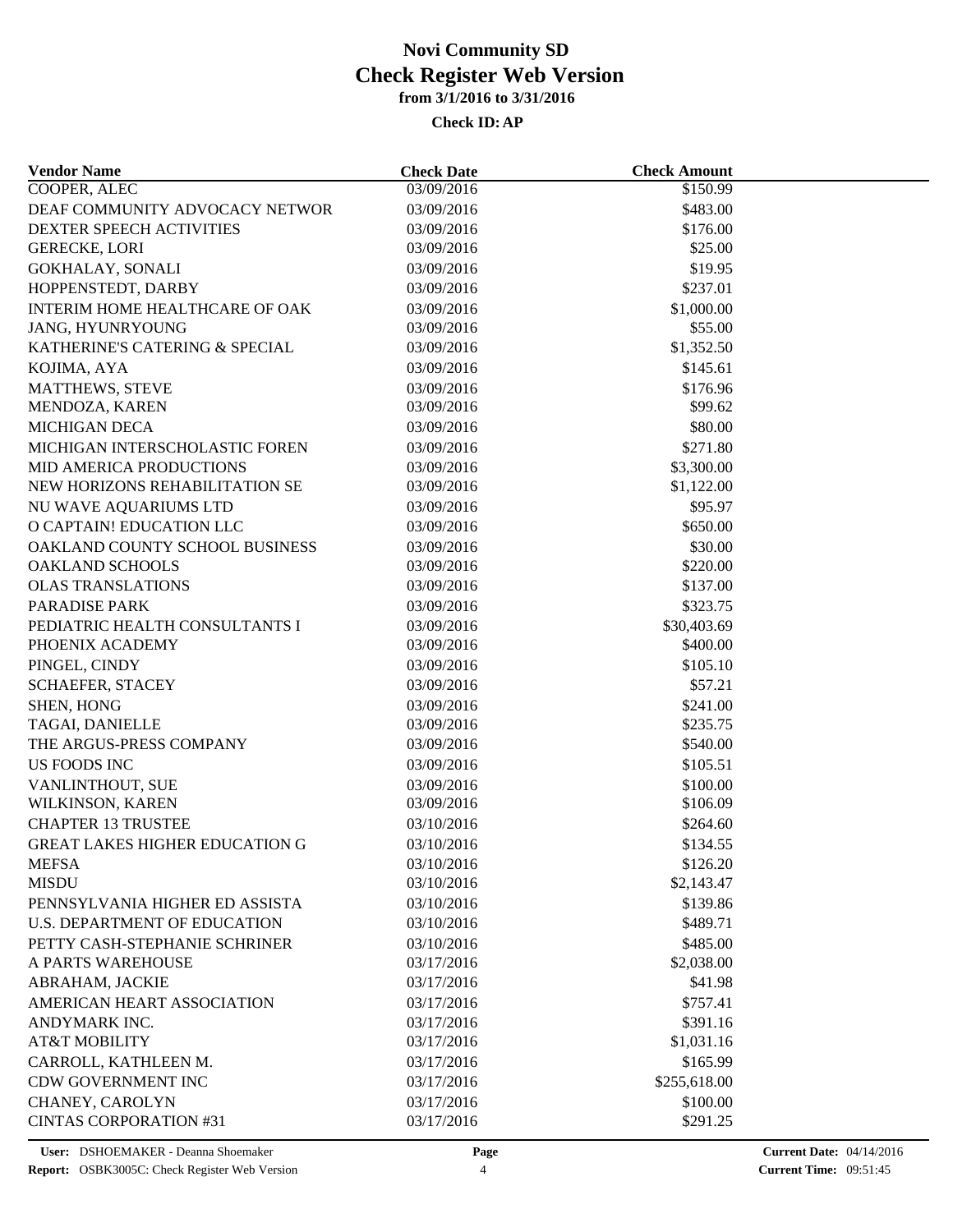| <b>Vendor Name</b>                        | <b>Check Date</b> | <b>Check Amount</b> |  |
|-------------------------------------------|-------------------|---------------------|--|
| <b>CITY OF NOVI WATER &amp; SEWER DEP</b> | 03/17/2016        | \$11,622.40         |  |
| CRISTIANO, JOAN                           | 03/17/2016        | \$50.52             |  |
| <b>CUMMINS BRIDGEWAY LLC</b>              | 03/17/2016        | \$140.27            |  |
| DIATIKAR, CHRISTINE                       | 03/17/2016        | \$150.00            |  |
| <b>DTE ENERGY</b>                         | 03/17/2016        | \$10,892.08         |  |
| DWORMAN, JAMES M.                         | 03/17/2016        | \$60.00             |  |
| DYE, CONNIE                               | 03/17/2016        | \$100.00            |  |
| FERGUSON, MICHELE                         | 03/17/2016        | \$59.13             |  |
| <b>FLASH GLASS</b>                        | 03/17/2016        | \$190.00            |  |
| FORD, STEPHANIE                           | 03/17/2016        | \$408.00            |  |
| FORTIN, AMY                               | 03/17/2016        | \$25.66             |  |
| FRANKLIN COVEY CLIENT SALES IN            | 03/17/2016        | \$1,500.00          |  |
| <b>GARBOOSHIAN, DIANE</b>                 | 03/17/2016        | \$71.39             |  |
| <b>GRANT, JANET OR TODD</b>               | 03/17/2016        | \$983.88            |  |
| HARTMUS, SHARON                           | 03/17/2016        | \$10.79             |  |
| HENRY, CAITLIN                            | 03/17/2016        | \$100.00            |  |
| HODGE, MEGHAN                             | 03/17/2016        | \$100.00            |  |
| HOLLAND BUS COMPANY                       | 03/17/2016        | \$1,109.69          |  |
| HTWE, KHIN                                | 03/17/2016        | \$972.00            |  |
| INTERIM HOME HEALTHCARE OF OAK            | 03/17/2016        | \$400.00            |  |
| <b>JACKSON TRUCK SERVICE INC</b>          | 03/17/2016        | \$69.42             |  |
| <b>JS FRY CONSULTING</b>                  | 03/17/2016        | \$5,347.44          |  |
| KOWALCZYK, KERRY                          | 03/17/2016        | \$100.00            |  |
| <b>LAWSON PRODUCTS INC</b>                | 03/17/2016        | \$403.43            |  |
| <b>LB OFFICE PRODUCTS</b>                 | 03/17/2016        | \$242.55            |  |
|                                           |                   | \$75.00             |  |
| LE, HUE                                   | 03/17/2016        |                     |  |
| MACARTHUR, ELLA                           | 03/17/2016        | \$100.00            |  |
| MARDIGIAN, LAURA                          | 03/17/2016        | \$13.95             |  |
| <b>MATHESON TRI-GAS INC</b>               | 03/17/2016        | \$78.93             |  |
| MCMASTER-CARR SUPPLY COMPANY              | 03/17/2016        | \$318.83            |  |
| MURPHY, BELINDA                           | 03/17/2016        | \$31.30             |  |
| PATEL, SHAILEE                            | 03/17/2016        | \$478.67            |  |
| ROSSMAN, ANN                              | 03/17/2016        | \$35.61             |  |
| RUGG, ILONA                               | 03/17/2016        | \$20.00             |  |
| SAFEWAY SHREDDING LLC                     | 03/17/2016        | \$60.00             |  |
| SECREST WARDLE LYNCH HAMPTON T            | 03/17/2016        | \$300.52            |  |
| <b>SHAR SCHOOL SALES</b>                  | 03/17/2016        | \$1,169.52          |  |
| STARR, PAMELA                             | 03/17/2016        | \$17.39             |  |
| UNITY SCHOOL BUS PARTS INC                | 03/17/2016        | \$22.32             |  |
| VEX ROBOTICS INC.                         | 03/17/2016        | \$60.46             |  |
| WALENDOWSKI, SCOTT                        | 03/17/2016        | \$65.28             |  |
| WARREN, LACINDA                           | 03/17/2016        | \$182.73            |  |
| WRIGHT, STAN                              | 03/17/2016        | \$63.40             |  |
| ACE TRANSPORTATION INC                    | 03/17/2016        | \$3,900.00          |  |
| ADER, KATHLEEN                            | 03/17/2016        | \$34.29             |  |
| ADVANTAGE FIRST AID TRAINING A            | 03/17/2016        | \$290.00            |  |
| AMERICAN SOCIETY OF COMPOSERS             | 03/17/2016        | \$346.00            |  |
| <b>BURNS, HEIDELINDE</b>                  | 03/17/2016        | \$297.50            |  |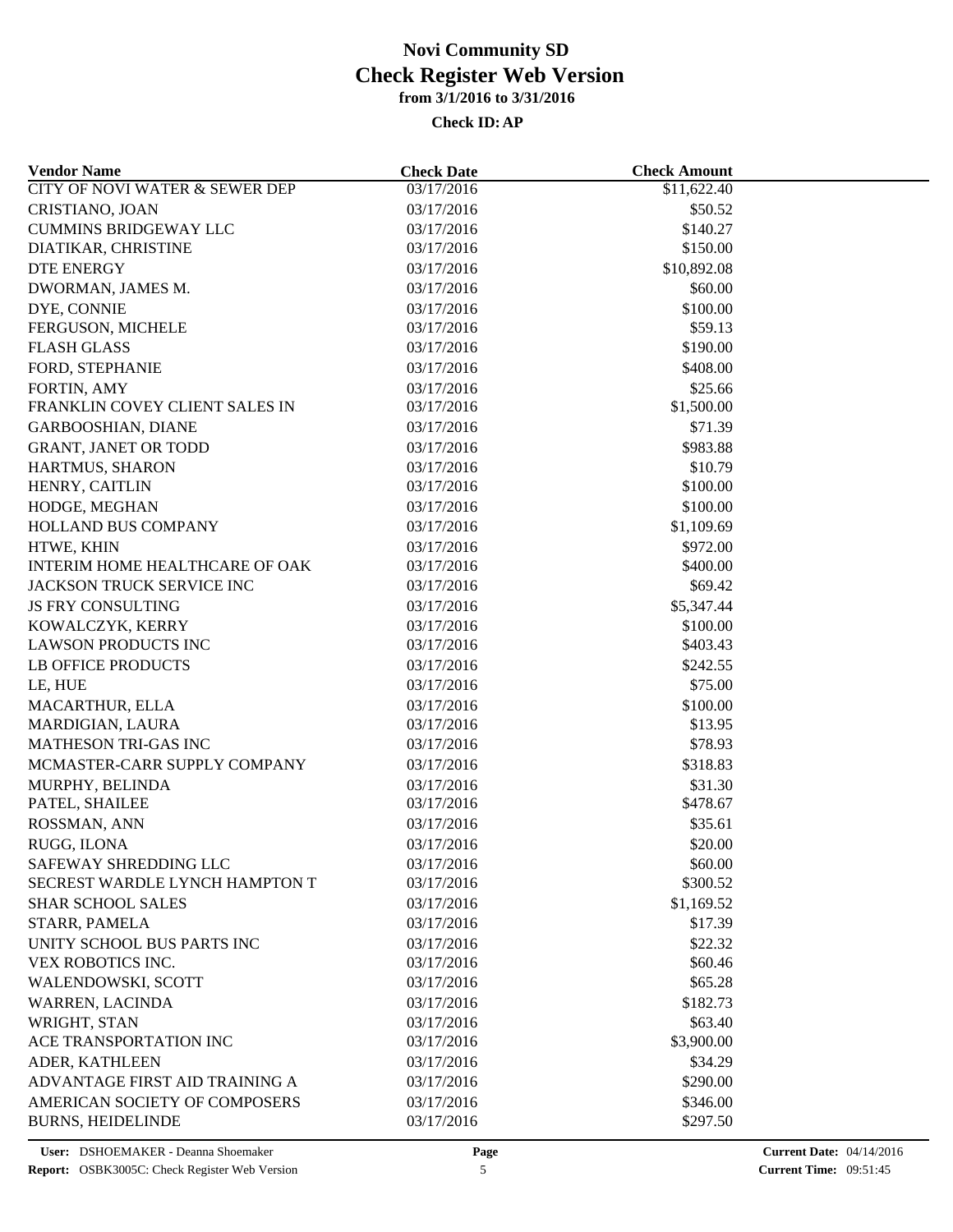| <b>Vendor Name</b>                 | <b>Check Date</b> | <b>Check Amount</b> |  |
|------------------------------------|-------------------|---------------------|--|
| <b>CORVUS INDUSTRIES LTD</b>       | 03/17/2016        | \$1,125.00          |  |
| DETROIT ZOOLOGICAL SOCIETY         | 03/17/2016        | \$408.00            |  |
| EVAN, SARA                         | 03/17/2016        | \$64.00             |  |
| FORSTER, JODI                      | 03/17/2016        | \$45.50             |  |
| <b>GRACON PORTRAIT STUDIO</b>      | 03/17/2016        | \$13.50             |  |
| KAZALEH, CHARLES M.                | 03/17/2016        | \$825.00            |  |
| KIDS POWER LLC                     | 03/17/2016        | \$609.00            |  |
| MAD SCIENCE OF DETROIT             | 03/17/2016        | \$3,995.00          |  |
| MCCARTHY & SMITH INC               | 03/17/2016        | \$601,596.43        |  |
| MICHIGAN.COM                       | 03/17/2016        | \$353.70            |  |
| PITNEY BOWES GLOBAL FINANCIAL      | 03/17/2016        | \$339.98            |  |
| PITNEY BOWES PURCHASE POWER        | 03/17/2016        | \$3,000.00          |  |
| <b>SAXTON, ROBERT</b>              | 03/17/2016        | \$68.70             |  |
| <b>SBSI SOFTWARE INC</b>           | 03/17/2016        | \$843.00            |  |
| <b>SCHOLASTIC BOOK FAIRS</b>       | 03/17/2016        | \$5,013.46          |  |
| SKATETIME SCHOOL PROGRAMS OF I     | 03/17/2016        | \$5,162.00          |  |
| TANNER, STACY                      | 03/17/2016        | \$22.78             |  |
| TEAM SPORTS INC                    | 03/17/2016        | \$360.00            |  |
| THE BILINGUAL FUN CO LLC           | 03/17/2016        | \$539.00            |  |
| THE PIN COMPANY                    | 03/17/2016        | \$990.00            |  |
| TURCHI, MARY                       | 03/17/2016        | \$189.04            |  |
| TYLER BIO-ENGINEERING LLC          | 03/17/2016        | \$335.25            |  |
|                                    |                   |                     |  |
| WALLED LAKE CONSOLIDATED SCHOO     | 03/17/2016        | \$214.00            |  |
| WAYNE MEMORIAL HIGH SCHOOL         | 03/17/2016        | \$784.35            |  |
| WEST, KAITLYN                      | 03/17/2016        | \$40.00             |  |
| A & R REPAIRS BAKER'S KNEAD IN     | 03/18/2016        | \$1,794.20          |  |
| ANN ARBOR HURON HIGH SCHOOL        | 03/18/2016        | \$250.00            |  |
| <b>BEARCOM</b>                     | 03/18/2016        | \$1,575.00          |  |
| <b>BIGELOW, DEBBY</b>              | 03/18/2016        | \$40.00             |  |
| <b>BURRY, MATT</b>                 | 03/18/2016        | \$35.91             |  |
| CAMPBELL, HEATHER                  | 03/18/2016        | \$68.77             |  |
| CLINANSMITH, VALERIE               | 03/18/2016        | \$36.16             |  |
| CR HILL COMPANY INC                | 03/18/2016        | \$99.00             |  |
| DAVIDS GOLD MEDAL SPORTS           | 03/18/2016        | \$699.33            |  |
| EVER KOLD REFRIGERATION            | 03/18/2016        | \$335.00            |  |
| FORTRESS SOFTWARE INC              | 03/18/2016        | \$654.75            |  |
| <b>GLASS CITY FOOD SERVICE INC</b> | 03/18/2016        | \$367.95            |  |
| HURD, KRISTEN                      | 03/18/2016        | \$91.57             |  |
| INTEGRATED DESIGN SOLUTIONS LL     | 03/18/2016        | \$20,868.00         |  |
| LB OFFICE PRODUCTS                 | 03/18/2016        | \$103.30            |  |
| <b>MARSHALL MUSIC</b>              | 03/18/2016        | \$18.25             |  |
| METRO MOTOR COACH LLC              | 03/18/2016        | \$350.00            |  |
| MULHALL, CAROL                     | 03/18/2016        | \$52.01             |  |
| NEWTON SPORT SALES                 | 03/18/2016        | \$576.00            |  |
| NONTHAWETH, KIM                    | 03/18/2016        | \$245.00            |  |
| NOWICKI, MATTHEW                   | 03/18/2016        | \$70.00             |  |
| OSBORNE, MELISSA                   | 03/18/2016        | \$121.41            |  |
| PAYNE, JODY                        | 03/18/2016        | \$123.75            |  |
|                                    |                   |                     |  |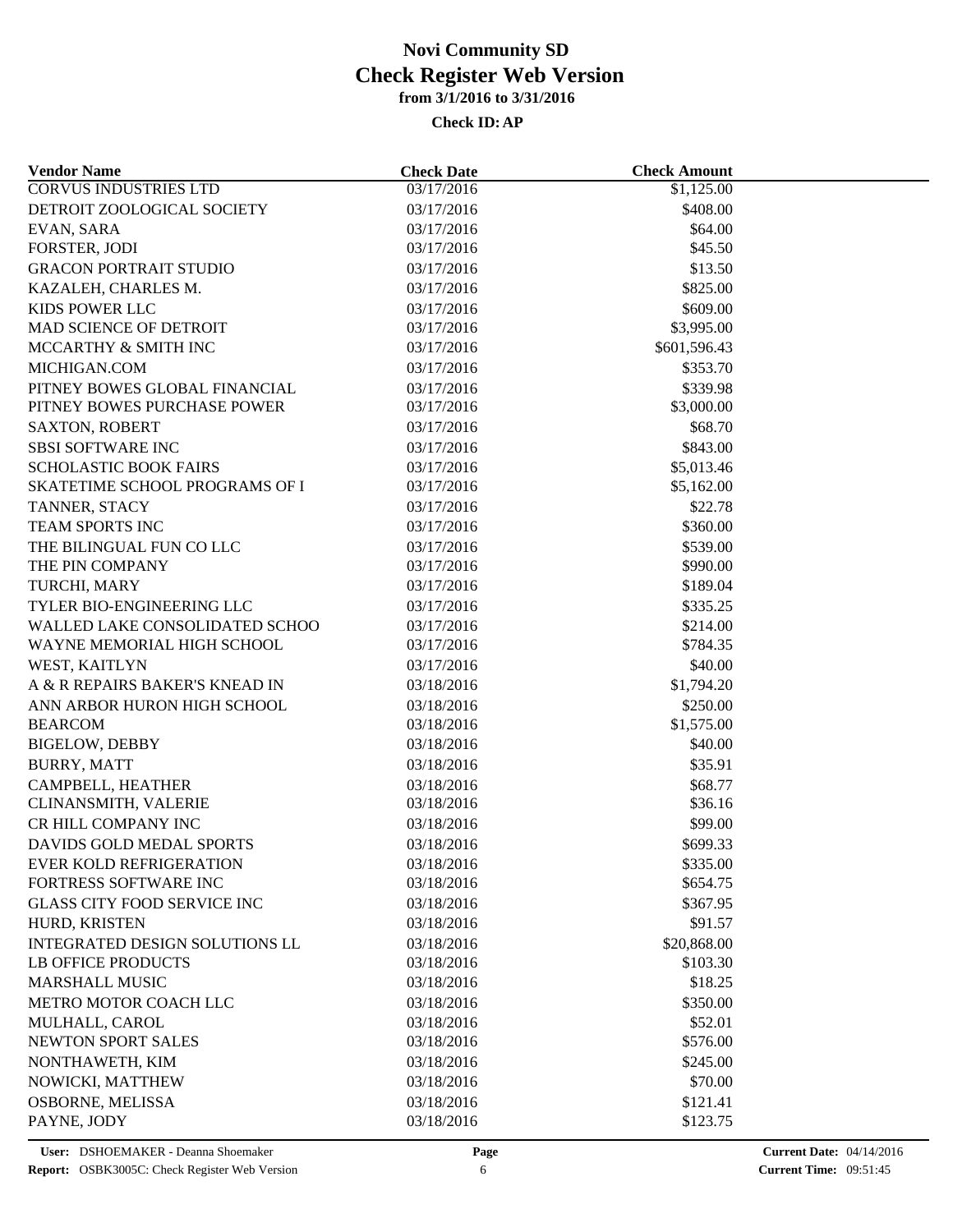| <b>Vendor Name</b>                    | <b>Check Date</b>        | <b>Check Amount</b> |  |
|---------------------------------------|--------------------------|---------------------|--|
| POIRIER, PAM                          | 03/18/2016               | \$45.00             |  |
| ROCHON, JERRY                         | 03/18/2016               | \$27.99             |  |
| SEHI COMPUTER PRODUCTS                | 03/18/2016               | \$115.00            |  |
| <b>SME</b>                            | 03/18/2016               | \$6,225.00          |  |
| SORENSEN, MARY                        | 03/18/2016               | \$100.00            |  |
| STROUP, LAURA                         | 03/18/2016               | \$47.10             |  |
| TOFILSKI, WILLIAM RAYMOND             | 03/18/2016               | \$4,260.00          |  |
| TRAINOR, LISA                         | 03/18/2016               | \$300.00            |  |
| VELLUCCI, MARK ANDREW                 | 03/18/2016               | \$642.33            |  |
| WATERFORD KETTERING HIGH SCHOO        | 03/18/2016               | \$530.00            |  |
| WATERFORD MOTT H.S.                   | 03/18/2016               | \$75.00             |  |
| A & R REPAIRS BAKER'S KNEAD IN        | 03/24/2016               | \$168.00            |  |
| A PARTS WAREHOUSE                     | 03/24/2016               | \$190.14            |  |
| ADN ADMINISTRATORS INC                | 03/24/2016               | \$3,805.60          |  |
| <b>BAUMGART, DAVID</b>                | 03/24/2016               | \$61.04             |  |
| <b>CINTAS CORPORATION #31</b>         | 03/24/2016               | \$94.50             |  |
| CONTRACT PAPER GROUP INC              | 03/24/2016               | \$1,010.80          |  |
| <b>CUMMINS BRIDGEWAY LLC</b>          | 03/24/2016               | \$36.72             |  |
| DONOVAN, KATHRYN                      | 03/24/2016               | \$46.62             |  |
| <b>ENVIRO-CLEAN SERVICES INC</b>      | 03/24/2016               | \$5,487.60          |  |
| <b>EXECUTIVE ENERGY SERVICES LLC</b>  | 03/24/2016               | \$400.00            |  |
| <b>FEDEX</b>                          | 03/24/2016               | \$498.85            |  |
| GENTRY, MICHAEL R.                    | 03/24/2016               | \$66.12             |  |
| <b>GLASS CITY FOOD SERVICE INC</b>    | 03/24/2016               | \$312.00            |  |
| HOLLAND BUS COMPANY                   | 03/24/2016               | \$135.32            |  |
| JACKSON TRUCK SERVICE INC             | 03/24/2016               | \$215.90            |  |
|                                       |                          | \$60.00             |  |
| <b>KLEIN, KEVIN</b><br>KRONE, RACHEL  | 03/24/2016<br>03/24/2016 | \$64.12             |  |
|                                       |                          |                     |  |
| MESSA (MICHIGAN EDUCATION SPEC        | 03/24/2016               | \$572,704.24        |  |
| PITNEY BOWES GLOBAL FINANCIAL         | 03/24/2016               | \$720.09            |  |
| POUTTU, JEFF                          | 03/24/2016               | \$63.96             |  |
| PRECISION DATA PRODUCTS               | 03/24/2016               | \$31,890.00         |  |
| <b>SOVEL, SHEILA</b>                  | 03/24/2016               | \$41.59             |  |
| TRAINOR, LISA                         | 03/24/2016               | \$50.00             |  |
| <b>U.S. GAMES</b>                     | 03/24/2016               | \$197.17            |  |
| VESCO OIL CORPORATION                 | 03/24/2016               | \$112.25            |  |
| VSC INC                               | 03/24/2016               | \$469.00            |  |
| WALLED LAKE CONSOLIDATED SCHOO        | 03/24/2016               | \$160.00            |  |
| <b>CHAPTER 13 TRUSTEE</b>             | 03/25/2016               | \$264.60            |  |
| <b>GREAT LAKES HIGHER EDUCATION G</b> | 03/25/2016               | \$156.64            |  |
| <b>MISDU</b>                          | 03/25/2016               | \$2,143.47          |  |
| PENNSYLVANIA HIGHER ED ASSISTA        | 03/25/2016               | \$177.65            |  |
| <b>STATE OF MICHIGAN - CD</b>         | 03/25/2016               | \$613.68            |  |
| <b>U.S. DEPARTMENT OF EDUCATION</b>   | 03/25/2016               | \$546.83            |  |
| ARMSTRONG, CHRISTINA                  | 03/28/2016               | \$59.99             |  |
| <b>BLOOM, JANET</b>                   | 03/28/2016               | \$140.00            |  |
| <b>CERTIFIED LABORATORIES</b>         | 03/28/2016               | \$187.48            |  |
| DEIGHTON, ANDREA                      | 03/28/2016               | \$97.99             |  |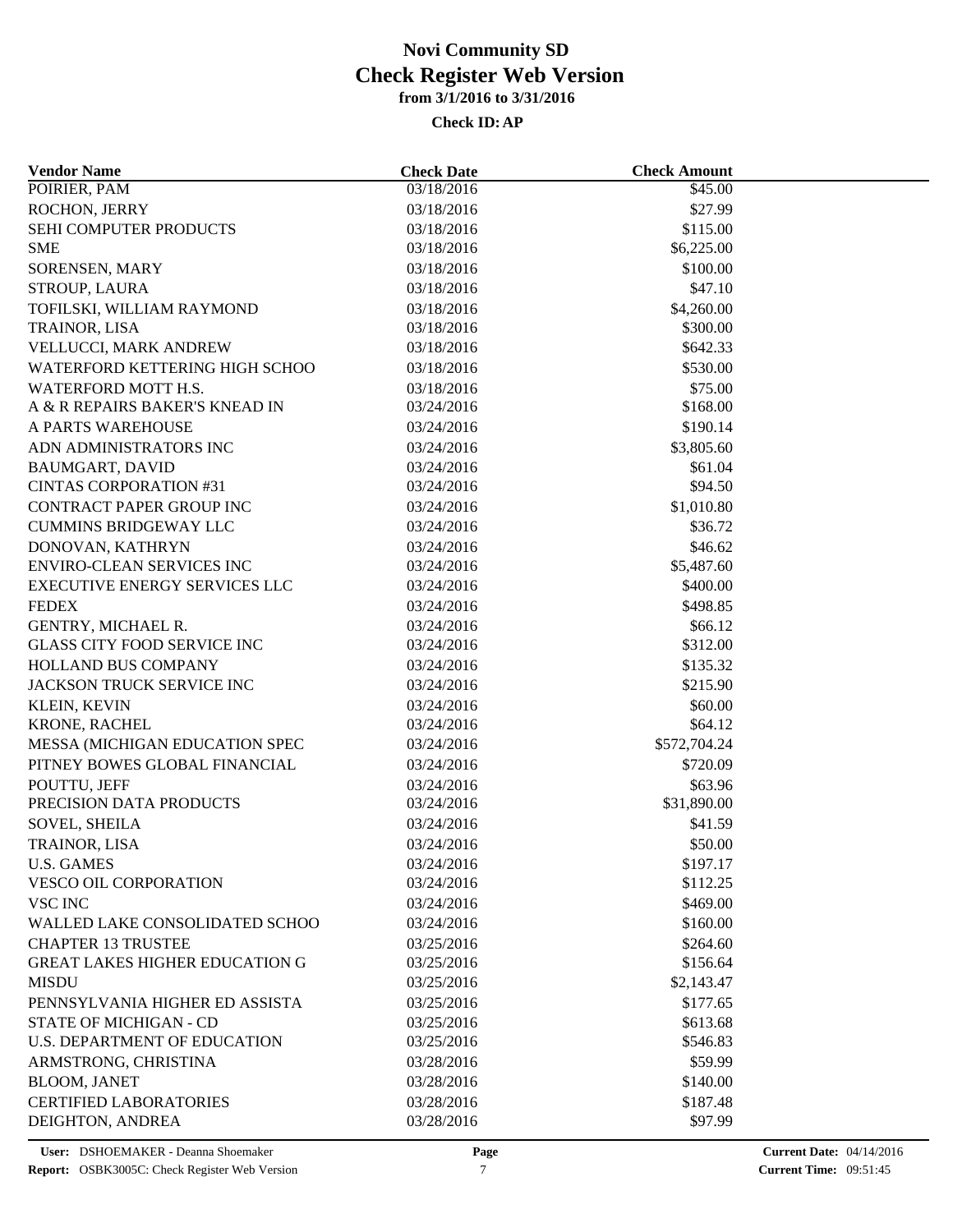| <b>Vendor Name</b>                        | <b>Check Date</b> | <b>Check Amount</b> |  |
|-------------------------------------------|-------------------|---------------------|--|
| DUTHIE, KAREN                             | 03/28/2016        | \$100.00            |  |
| ERNSTER, STEPHAN                          | 03/28/2016        | \$89.52             |  |
| ESTEPHANIAN, RUBY                         | 03/28/2016        | \$171.00            |  |
| <b>FEDEX</b>                              | 03/28/2016        | \$25.17             |  |
| FUN SERVICES OF MICHIGAN INC              | 03/28/2016        | \$3,622.20          |  |
| <b>HANS AUTO ELECTRIC</b>                 | 03/28/2016        | \$212.70            |  |
| HENDERSON, BETH                           | 03/28/2016        | \$103.41            |  |
| HUANG, CHRIS                              | 03/28/2016        | \$607.62            |  |
| HUEZCA-CORTEZ, OLGA                       | 03/28/2016        | \$380.71            |  |
| <b>INTEGRITY TESTING &amp; SAFETY ADM</b> | 03/28/2016        | \$140.00            |  |
| KONERU, BHAVANI                           | 03/28/2016        | \$239.21            |  |
| KUZMA, DIANE                              | 03/28/2016        | \$427.00            |  |
| LANGLEY, BRIAN                            | 03/28/2016        | \$29.74             |  |
| LEE, AGNES                                | 03/28/2016        | \$64.17             |  |
| LEIDAL, JANET                             | 03/28/2016        | \$11.80             |  |
| LISOWSKY, ROXANN                          | 03/28/2016        | \$244.00            |  |
| MARIA DISMONDY INC                        | 03/28/2016        | \$331.00            |  |
| MCCARTHY & SMITH INC                      | 03/28/2016        | \$593,998.76        |  |
| MCDONALD, STEVEN                          | 03/28/2016        | \$251.34            |  |
| MINISSALE, CARLA                          | 03/28/2016        | \$62.00             |  |
| NAKFOOR, LAINE                            | 03/28/2016        | \$89.25             |  |
| <b>OAKLAND SCHOOLS</b>                    | 03/28/2016        | \$1,600.00          |  |
| PALL, RENEE                               | 03/28/2016        | \$39.39             |  |
| PATONIS, ANTOINETTE                       | 03/28/2016        | \$43.84             |  |
| PLANTE & MORAN PLLC                       | 03/28/2016        | \$1,085.00          |  |
| POHLONSKI, EMILY                          | 03/28/2016        | \$60.00             |  |
| PROVIDENCE OCCUPATIONAL HEALTH            | 03/28/2016        | \$225.00            |  |
| ROBERTS, GALE                             | 03/28/2016        | \$55.00             |  |
| ROBINSON, KAREN                           | 03/28/2016        | \$55.00             |  |
| ROGERS, DALE                              | 03/28/2016        | \$404.20            |  |
| RUSS, RICHELLE                            | 03/28/2016        | \$205.95            |  |
| SHAW, KRISTA                              | 03/28/2016        | \$59.99             |  |
| STASSINOPOULOS, JACKIE                    | 03/28/2016        | \$233.83            |  |
| TAMEZ, MARIA                              | 03/28/2016        | \$171.00            |  |
| TAURO, LESLEY                             | 03/28/2016        | \$1,047.87          |  |
| TIME FOR KIDS                             | 03/28/2016        | \$484.64            |  |
| TIMMER, THOMAS                            | 03/28/2016        | \$100.00            |  |
|                                           |                   |                     |  |
| TROOST, KIM                               | 03/28/2016        | \$100.00            |  |
| WHITE, HEATHER                            | 03/28/2016        | \$383.80            |  |
| ALL STAR MOTORCOACH INC                   | 03/29/2016        | \$4,950.00          |  |
| <b>BABA LANGUAGE SERVICES</b>             | 03/29/2016        | \$650.00            |  |
| <b>BOILEAU, CATHERINE</b>                 | 03/29/2016        | \$250.00            |  |
| <b>BURG, ALLISON</b>                      | 03/29/2016        | \$259.93            |  |
| CAMILLERI, JENNIFER                       | 03/29/2016        | \$100.00            |  |
| CAPLING-CATHEY, DAWN                      | 03/29/2016        | \$261.54            |  |
| <b>CARTER, NICOLE</b>                     | 03/29/2016        | \$800.99            |  |
| CONTRACT PAPER GROUP INC                  | 03/29/2016        | \$2,021.60          |  |
| DALLAS, SARA                              | 03/29/2016        | \$64.00             |  |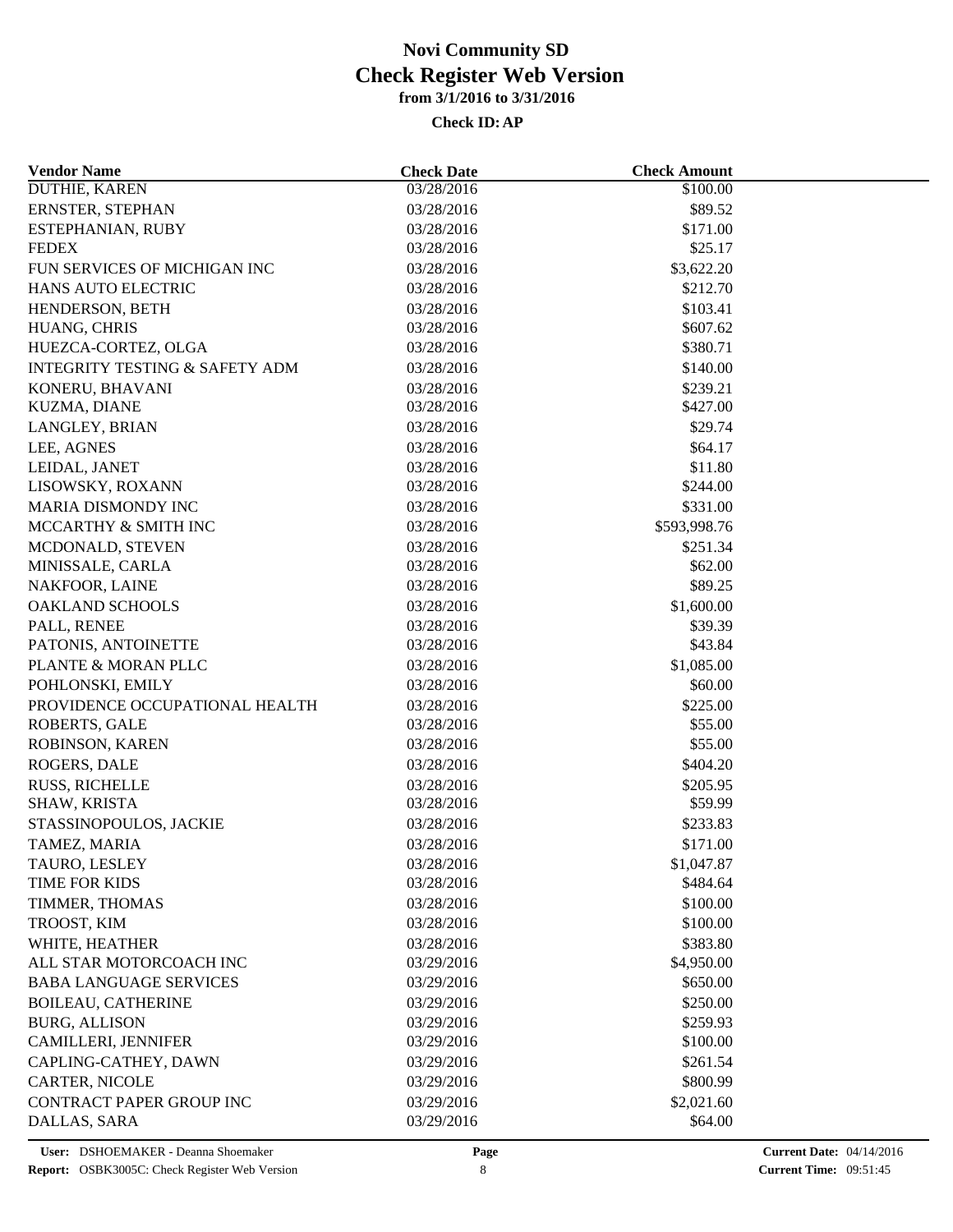| <b>Vendor Name</b>                 | <b>Check Date</b>        | <b>Check Amount</b>     |  |
|------------------------------------|--------------------------|-------------------------|--|
| DEAF COMMUNITY ADVOCACY NETWOR     | 03/29/2016               | \$193.50                |  |
| DIAL, JEANNE                       | 03/29/2016               | \$55.77                 |  |
| HOLCOMB, JOSHUA                    | 03/29/2016               | \$250.00                |  |
| <b>INGLESE, HEIDI</b>              | 03/29/2016               | \$84.90                 |  |
| INTERIM HOME HEALTHCARE OF OAK     | 03/29/2016               | \$1,200.00              |  |
| <b>JAIN, MONICA</b>                | 03/29/2016               | \$325.00                |  |
| JONES, KRISTEN                     | 03/29/2016               | \$43.23                 |  |
| LANDMARK TOURS & TRAVEL INC        | 03/29/2016               | \$11,400.00             |  |
| MAGIC CARPET THEATRE INC           | 03/29/2016               | \$325.00                |  |
| <b>MARIA DISMONDY INC</b>          | 03/29/2016               | \$850.00                |  |
| MAZZA, MARIA                       | 03/29/2016               | \$612.16                |  |
| MCKAIG, HEATHER                    | 03/29/2016               | \$820.46                |  |
| <b>MICHIGAN DECA</b>               | 03/29/2016               | \$19,872.00             |  |
| MICHIGAN HEALTH COUNCIL            | 03/29/2016               | \$18,525.00             |  |
| MICHIGAN STATE UNIVERSITY - MO     | 03/29/2016               | \$820.00                |  |
| PAHUJA, ATUL                       | 03/29/2016               | \$250.00                |  |
| PEDIATRIC HEALTH CONSULTANTS I     | 03/29/2016               | \$30,118.80             |  |
| PRUCHNIK, JOSEPH                   | 03/29/2016               | \$89.64                 |  |
| ROGERS, DALE                       | 03/29/2016               | \$1,841.86              |  |
| <b>SAXTON, ROBERT</b>              | 03/29/2016               | \$79.99                 |  |
| <b>SCHOLASTIC BOOK FAIRS</b>       | 03/29/2016               | \$3,932.21              |  |
| THALNER ELECTRONIC LABORATORIE     | 03/29/2016               | \$325.00                |  |
| <b>US FOODS INC</b>                | 03/29/2016               | \$211.00                |  |
| WOOLSTON, ABIGAIL                  | 03/29/2016               | \$250.00                |  |
| <b>AECOM</b>                       | 03/31/2016               | \$11,000.00             |  |
| <b>ARBOR SCIENTIFIC</b>            | 03/31/2016               | \$382.79                |  |
| AT&T                               | 03/31/2016               | \$2,250.99              |  |
| AT&T                               | 03/31/2016               | \$697.56                |  |
| <b>BANDITS GOALIE SCHOOL</b>       | 03/31/2016               | \$900.00                |  |
| <b>BHATTACHARJEE, SUDIP</b>        | 03/31/2016               | \$697.28                |  |
| <b>BIGELOW, DEBBY</b>              | 03/31/2016               | \$363.98                |  |
| <b>BURNS, HEIDELINDE</b>           | 03/31/2016               | \$1,680.00              |  |
| CHAPMAN, AMANDA BROOKE             | 03/31/2016               | \$64.04                 |  |
| <b>CORRION, KRISTIN</b>            | 03/31/2016               | \$101.53                |  |
| DANNAPANENI, CHALLAYAMMA           | 03/31/2016               | \$100.00                |  |
| DELO, JASON AVERY                  | 03/31/2016               | \$641.00                |  |
| DIGITAL AGE TECHNOLOGIES INC       | 03/31/2016               | \$6,367.40              |  |
| DIXON, ROGER LEE                   | 03/31/2016               | \$200.00                |  |
|                                    |                          |                         |  |
| <b>DTE ENERGY</b><br>EBEL, SHEILA  | 03/31/2016<br>03/31/2016 | \$10,711.49<br>\$174.99 |  |
| <b>ENVIRO-CLEAN SERVICES INC</b>   |                          |                         |  |
|                                    | 03/31/2016               | \$125,115.03            |  |
| EZZO, MARY                         | 03/31/2016               | \$124.00                |  |
| FARRIS, CATHERINE M.               | 03/31/2016               | \$154.00                |  |
| GASSEL, JAY                        | 03/31/2016               | \$536.15                |  |
| <b>GLASS CITY FOOD SERVICE INC</b> | 03/31/2016               | \$251.00                |  |
| GLOETZNER, ELANA                   | 03/31/2016               | \$150.00                |  |
| <b>GREGORY, CONNIE</b>             | 03/31/2016               | \$652.00                |  |
| <b>GRISA, KATHLEEN</b>             | 03/31/2016               | \$13.38                 |  |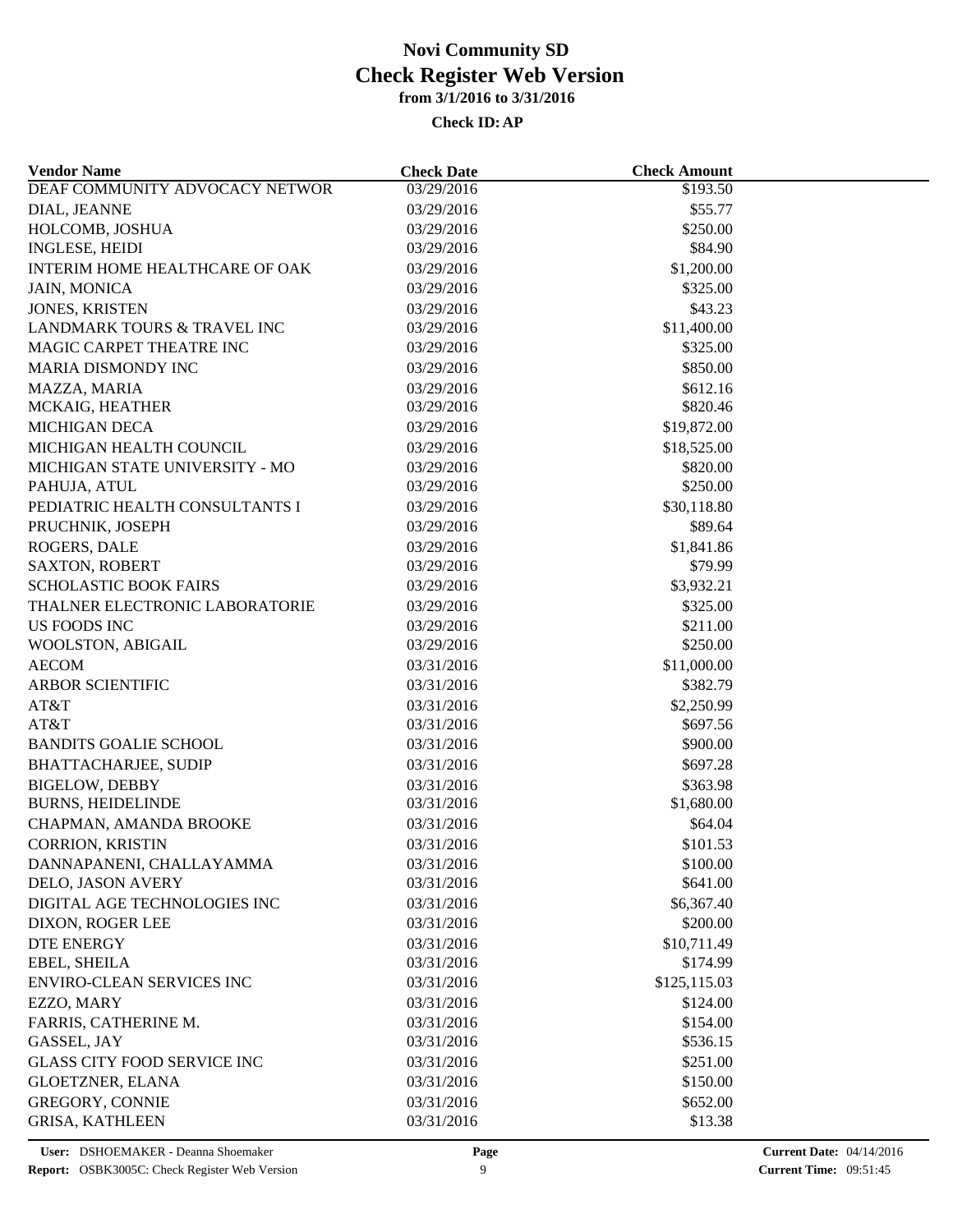| <b>Vendor Name</b>             | <b>Check Date</b> | <b>Check Amount</b>   |                |
|--------------------------------|-------------------|-----------------------|----------------|
| HAYNES-HANKERSON, PATRICIA     | 03/31/2016        | \$500.00              |                |
| HE, HAIDONG                    | 03/31/2016        | \$100.00              |                |
| HEICHER, LORRAINE              | 03/31/2016        | \$55.00               |                |
| HERMAN, EVELYN                 | 03/31/2016        | \$104.35              |                |
| INTERIM HOME HEALTHCARE OF OAK | 03/31/2016        | \$800.00              |                |
| KILGORE, AMY                   | 03/31/2016        | \$1,303.80            |                |
| KOENIG, BERNADETTE             | 03/31/2016        | \$75.00               |                |
| MACKAY, TRICIA                 | 03/31/2016        | \$350.00              |                |
| MARTINEZ, DEBORAH              | 03/31/2016        | \$134.00              |                |
| MASSUCCI, MICHAEL              | 03/31/2016        | \$250.00              |                |
| METRO ATHLETIC OFFICIALS ASSOC | 03/31/2016        | \$660.00              |                |
| MICHIGAN H.S. ATHLETIC ASSOC.  | 03/31/2016        | \$5,924.92            |                |
| <b>NASCO</b>                   | 03/31/2016        | \$290.21              |                |
| NETTER, MATTHEW                | 03/31/2016        | \$500.00              |                |
| NEUTRAL ZONE SPORTS VIDEO LLC  | 03/31/2016        | \$90.00               |                |
| NEW HORIZONS REHABILITATION SE | 03/31/2016        | \$990.00              |                |
| NINKOVICH, LISA A.             | 03/31/2016        | \$327.97              |                |
| NORTHVILLE STITCHING POST LLC  | 03/31/2016        | \$220.00              |                |
| <b>NOVI ICE ARENA</b>          | 03/31/2016        | \$337.50              |                |
| RICOH USA INC                  | 03/31/2016        | \$3,602.25            |                |
| RSCHOOL TODAY (DISTRIBUTED WEB | 03/31/2016        | \$499.00              |                |
| SALEMI, MARCY JACOBSON         | 03/31/2016        | \$336.25              |                |
| SEAHOLM HIGH SCHOOL            | 03/31/2016        | \$545.00              |                |
| SMITH, JOEL                    | 03/31/2016        | \$68.18               |                |
| <b>SMITH, LORRIE</b>           | 03/31/2016        | \$199.94              |                |
| SOUND ENGINEERING INC          | 03/31/2016        | \$1,219.56            |                |
| TALBOT, JOHN                   | 03/31/2016        | \$1,000.00            |                |
| THE ITALIAN AMERICAN BANQUET C | 03/31/2016        | \$1,170.00            |                |
| TJW INC                        | 03/31/2016        | \$130.00              |                |
| TREADWELL-SMITH, KYLEY         | 03/31/2016        | \$264.23              |                |
| WHITE, HEATHER                 | 03/31/2016        | \$55.00               |                |
| WRIGHT, CHARLES                | 03/31/2016        | \$209.35              |                |
| WYLIE, JOHN E.                 | 03/31/2016        | \$356.00              |                |
|                                |                   | <b>Issued:</b>        | \$3,999,193.22 |
|                                |                   | <b>Reversed:</b>      | \$464.00       |
| <b>AP Checks Processed:</b>    | 465               | <b>AP Bank Total:</b> | \$3,999,657.22 |
| <b>Total Checks Processed:</b> | 465               | <b>Grand Total:</b>   | \$3,999,657.22 |